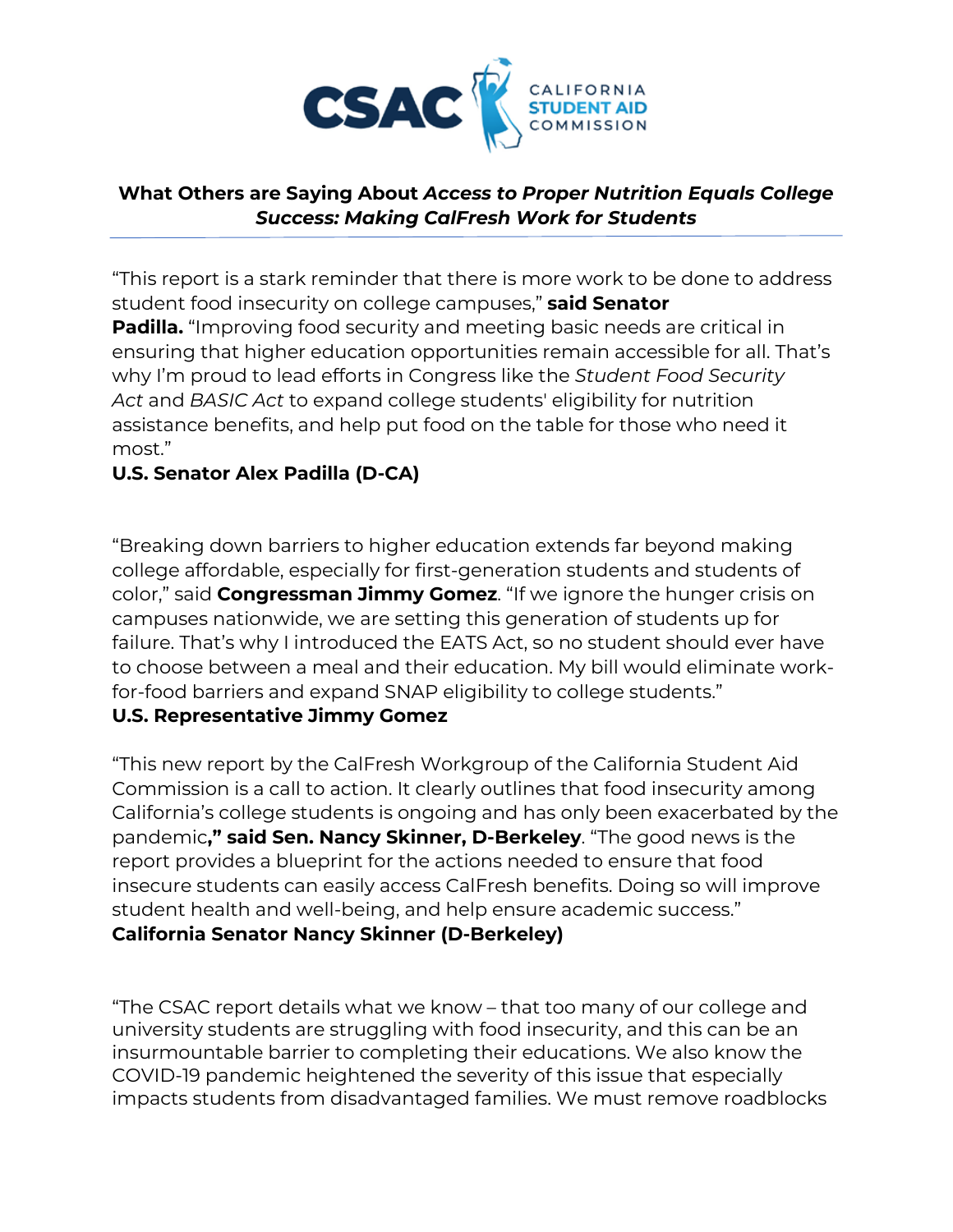to student success. This report offers solid recommendations to address this particular issue and forcefully reminds us that we must give all young people the opportunity to pursue careers that will secure their futures and benefit everyone."

# **California Assemblymember Joaquin Arambula (D-Fresno)**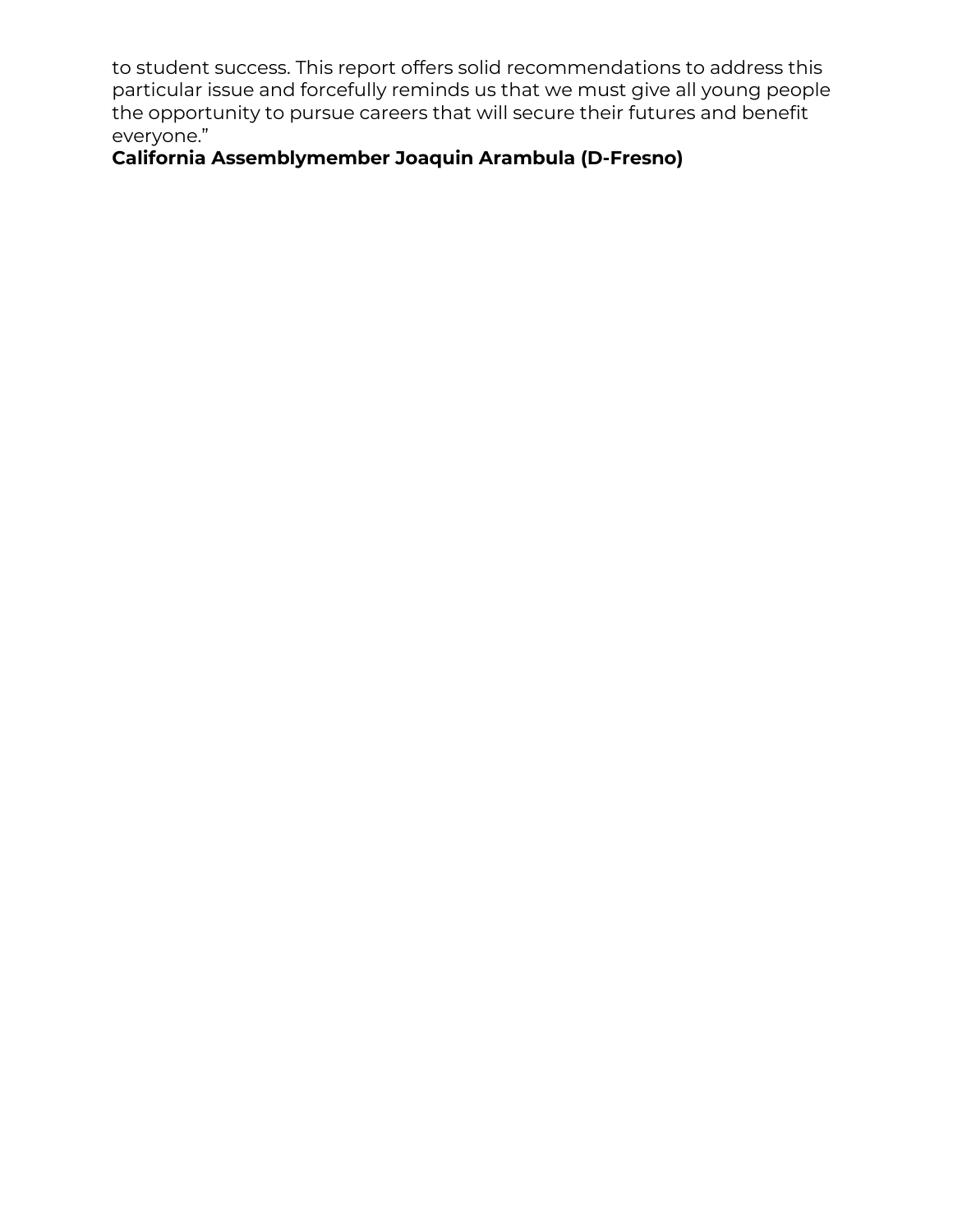"The recommendations made in this report are critical for our students. As someone working with our high school students, it is heartbreaking to see our students who qualify for the K-12 Free and Reduced-Priced Meal program then be abandoned the day they graduate high school and are no longer eligible. Rather than having students go through the cumbersome application process and wait for months to see if they get approved for CalFresh benefits, we must simplify that process and give them a seamless transition so they can receive the support they need to be successful in college."

#### **Catalina Cifuentes**

Chair, California Student Aid Commission

"This report sets the stage for an overdue conversation on how we can best meet our college students' basic needs so they can succeed in higher education. This pandemic has only widened the gaps for students living in poverty. Students need solutions now. This report lays out both long-term goals and immediate fixes to help us break free of all the silos of information and create a more streamlined experience for students seeking support."

#### **Marlene Garcia**

Executive Director California Student Aid Commission

"No college student on this country should go hungry, yet we know that is too often the reality for students right now. Thankfully, there are proven solutions such as fully leveraging CalFresh, the nation's first line of defense against hunger. We applaud the report for prioritizing action to eliminate the harsh student rule in CalFresh that would level access for students to receive the food assistance they are eligible for and support them to complete their degrees."

#### **Andrew Cheyne**

SNAP Deputy Director Food Research & Action Center

"The recommendations outlined in the CalFresh Workgroup Report will help educators effectively address the barriers to students' basic needs at our institutions. By being unapologetic in breaking barriers, faculty and staff can promote student success equitably for all students and break down the institutional silos that have impeded innovation and progress."

#### **Keith Curry**

President, Compton College CEO, Compton Community College District